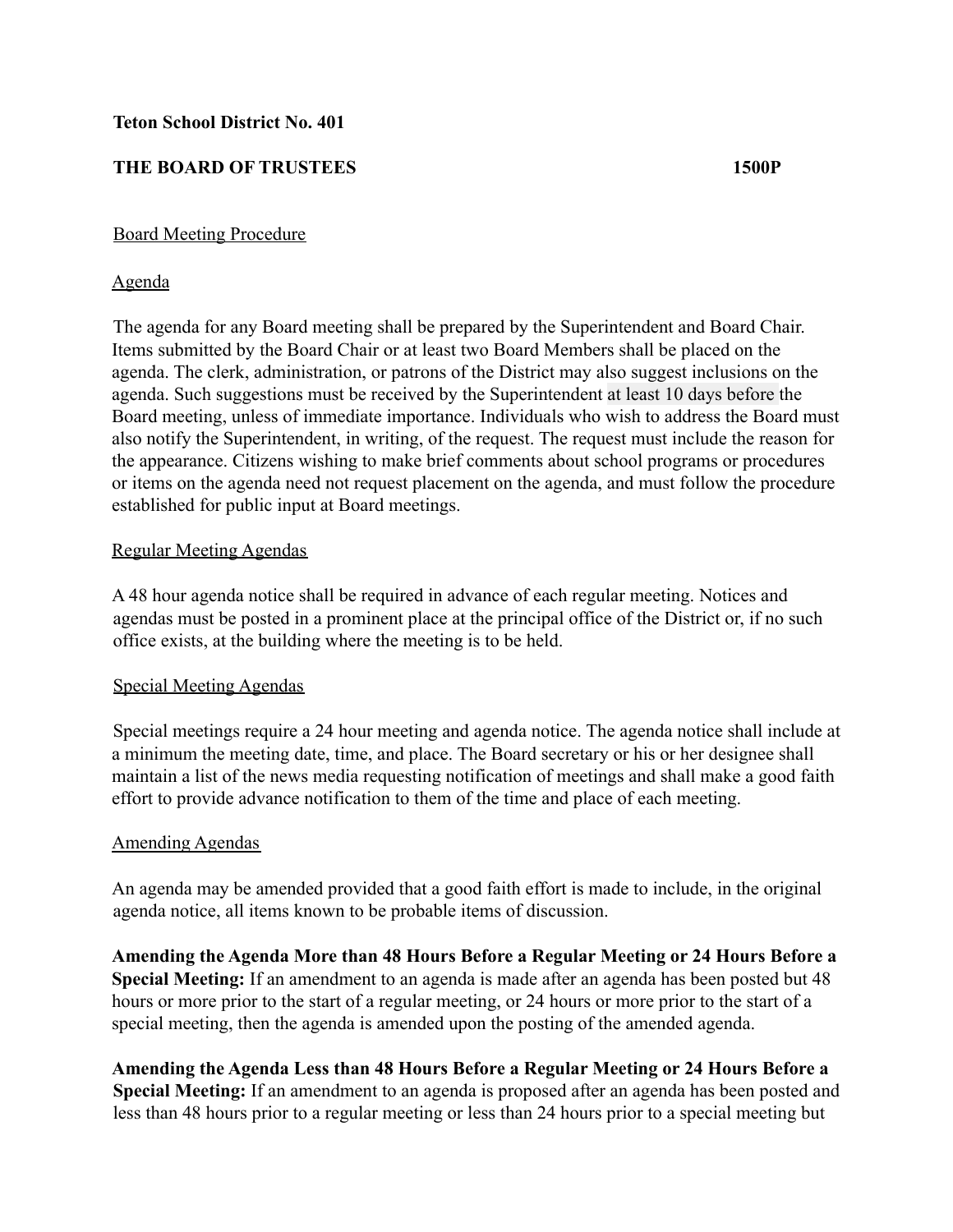#### 1500P-1 (ISBA 8/18 UPDATE)

prior to the start of the meeting, the proposed amended agenda shall be posted but shall not become effective until a motion is made at the meeting and the Board votes to amend the agenda. **Amending the Agenda After the Start of a Meeting:** An agenda may be amended after the start of a meeting upon a motion that states the reason for the amendment and states the good faith reason the agenda item was not included in the original agenda posting.

## Negotiation Meeting Notices

Notice of all negotiation sessions between the District and the local education organization shall be posted at the earliest time practicable on the front page of the District's website. Additionally, if time permits, the District shall post notice of the negotiation sessions within 24 hours at the same physical locations the District uses for posting its regular meetings.

## Order of Business

The order of business will be determined by the Board Chair and Superintendent with input from the Board. Upon consent of the majority of the Members present, the order of business at any meeting may be changed.

# Consent Agenda

To expedite business at a Board meeting, the Board approves the use of a consent agenda, which includes those items considered to be routine in nature. Any item which appears on the consent agenda may be removed by a Member of the Board. It is strongly suggested that any Board Member who wishes to remove an item from the consent agenda give advance notice in a timely manner to the Board Chair and Superintendent. The remaining items will be voted on by a single motion. The approved motion will be recorded in the minutes, including a listing of all items appearing on the consent agenda.

## Action Items

All agenda items that require a vote shall be identified on the agenda as such. Final action may not be taken on agenda item added after the start of a meeting unless an emergency is declared necessitating action at that meeting. The declaration and justification shall be reflected in the Board minutes.

# Minutes

The clerk shall keep written minutes of all open Board meetings, which shall be signed by the Chair and the clerk. The minutes shall include:

- 1. The date, time, and place of the meeting;
- 2. The presiding officer;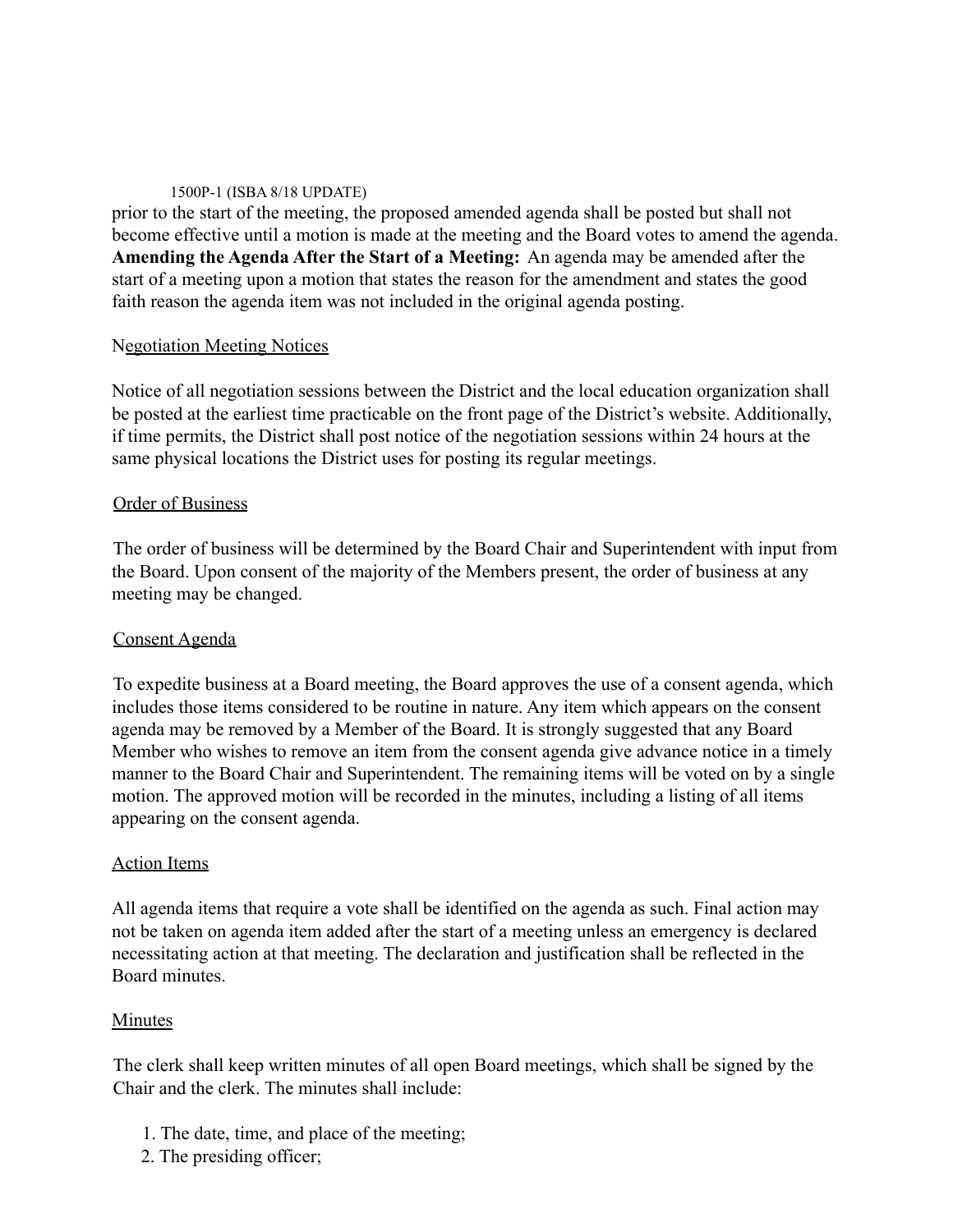- 3. Board Members recorded as absent or present;
- 4. All motions, resolutions, orders, or ordinances proposed and their disposition;

1500P-2 (ISBA 8/18 UPDATE)

- 5. The results of all votes, and upon the request of a Member, the vote of each Member, by name;
- 6. Legal basis for recessing into executive session; and
- 7. Time of adjournment.

When issues are discussed that may require a detailed record, the Board may direct the clerk to record the discussion verbatim.

Unofficial minutes shall be delivered to Board Members in advance of the next regularly scheduled meeting of the Board. Minutes need not be read publicly, provided that Members have had an opportunity to review them before adoption. A file of permanent minutes of Board meetings shall be maintained in the office of the clerk, to be made available within a reasonable period of time after a meeting for inspection upon the request.

## Minutes of Executive Session

The clerk shall keep written minutes of executive session. Said minutes shall be limited to a specific reference to the Idaho code subsection authorizing the executive session and sufficient detail to provide the general subject matter to identify the purpose and topic of the executive session. The roll call vote to go into executive session shall be recorded in the minutes. The minutes shall not contain information that would compromise the purpose of going into executive session.

## Minutes of Negotiation Sessions

In all negotiation sessions between the District and the local education organization, the District shall cause to be taken written minutes. All documentation exchanged between the parties during a negotiation session, including all offers and counter-offers, shall be retained by the District and shall be subject to public writings disclosure laws.

## **Quorum**

No business shall be transacted at any meeting of the Board unless a quorum of the Members is present. A majority of the full membership of the Board shall constitute a quorum, a majority of the quorum may pass a resolution.

# Meeting Conduct and Order of Business

General rules of parliamentary procedure are used for every Board meeting. The most current edition of *Robert's Rules of Order* may be used as a guide at any meeting. The order of business